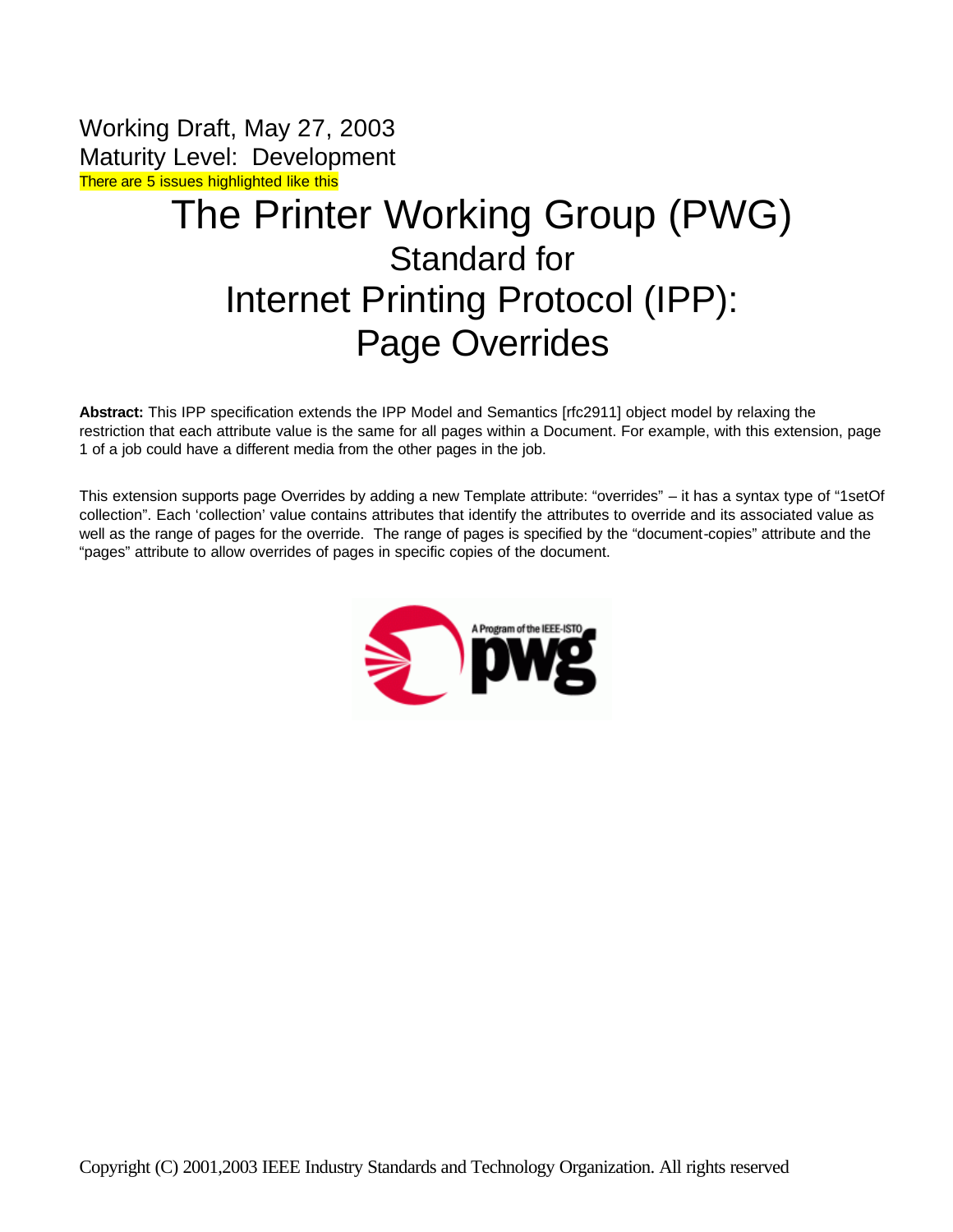Working Draft, May 27, 2003 Maturity Level: Development

# The Printer Working Group (PWG) Standard for Internet Printing Protocol (IPP): Page Overrides

This version of the PWG Proposed Standard is available electronically at:

ftp://www.pwg.org/pub/pwg/ipp/new\_EXC//wd-ippOverride10-20030527.pdf, .doc

This document is a Working Draft for an IEEE-ISTO PWG Candidate Standard. For a definition of a "PWG Candidate Standard" and its transition to a "PWG Standard", see: ftp://ftp.pwg.org/pub/pwg/general/pwg-process.pdf. After approval by the PWG (by a Last Call) to transition a PWG Working Draft to a PWG Candidate Standard, the resulting PWG Candidate Standard will be available electronically at: ftp://ftp.pwg.org/pub/pwg/cs/. After approval by the PWG (by a Last Call) to transition a PWG Candidate Standard to a PWG Standard, the resulting PWG Standard will be available electronically at: ftp://ftp.pwg.org/pub/pwg/standards/.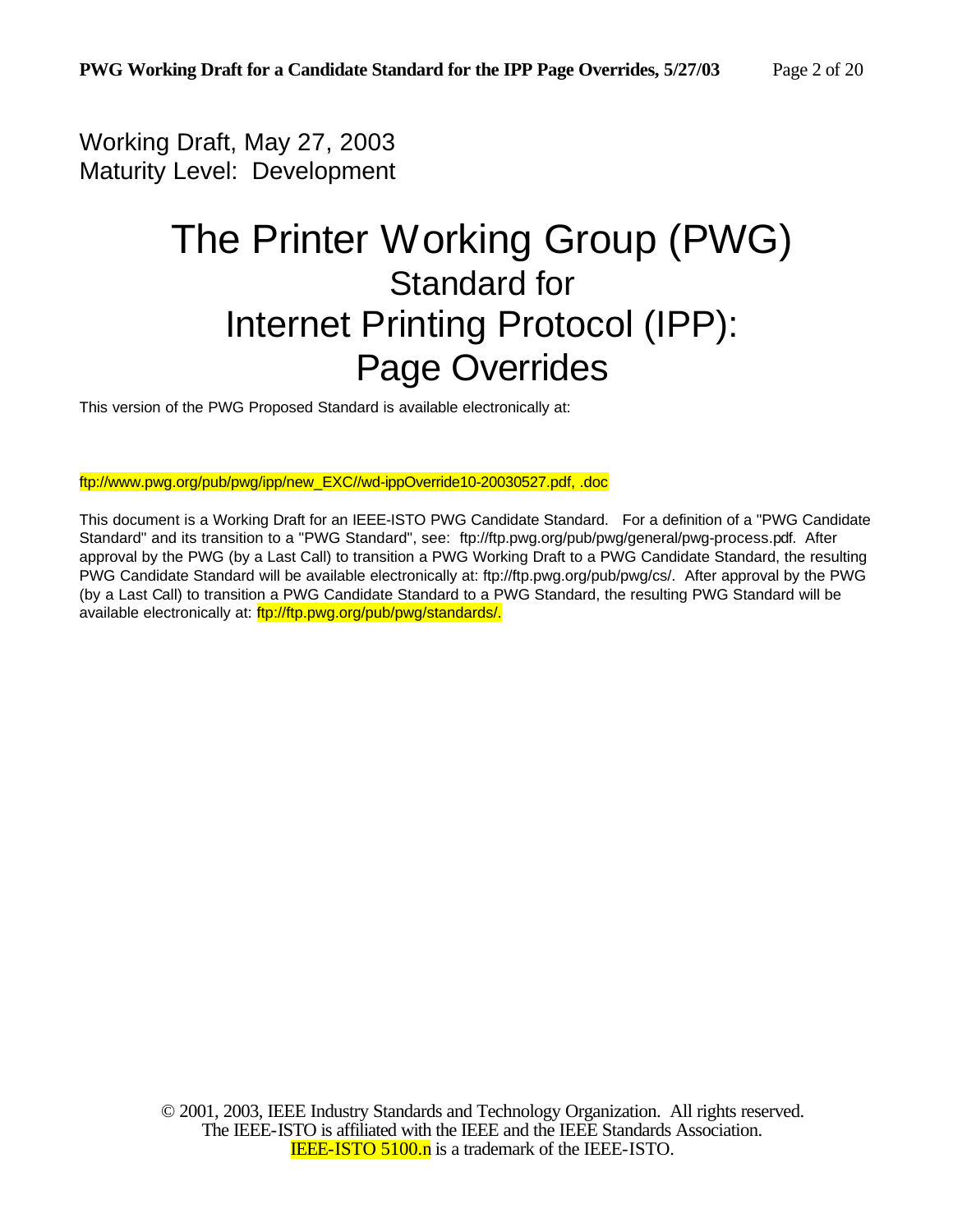#### **Copyright (C) 2003, IEEE ISTO. All rights reserved.**

This document may be copied and furnished to others, and derivative works that comment on, or otherwise explain it or assist in its implementation may be prepared, copied, published and distributed, in whole or in part, without restriction of any kind, provided that the above copyright notice, this paragraph and the title of the Document as referenced below are included on all such copies and derivative works. However, this document itself may not be modified in any way, such as by removing the copyright notice or references to the IEEE-ISTO and the Printer Working Group, a program of the IEEE-ISTO.

Title: The Printer Working Group Standard for the Internet Printing Protocol (IPP): Page Overrides

The IEEE-ISTO and the Printer Working Group DISCLAIM ANY AND ALL WARRANTIES, WHETHER EXPRESS OR IMPLIED INCLUDING (WITHOUT LIMITATION) ANY IMPLIED WARRANTIES OF MERCHANTABILITY OR FITNESS FOR A PARTICULAR PURPOSE.

The Printer Working Group, a program of the IEEE-ISTO, reserves the right to make changes to the document without further notice. The document may be updated, replaced or made obsolete by other documents at any time.

The IEEE-ISTO takes no position regarding the validity or scope of any intellectual property or other rights that might be claimed to pertain to the implementation or use of the technology described in this document or the extent to which any license under such rights might or might not be available; neither does it represent that it has made any effort to identify any such rights.

The IEEE-ISTO invites any interested party to bring to its attention any copyrights, patents, or patent applications, or other proprietary rights which may cover technology that may be required to implement the contents of this document. The IEEE-ISTO and its programs shall not be responsible for identifying patents for which a license may be required by a document and/or IEEE-ISTO Industry Group Standard or for conducting inquiries into the legal validity or scope of those patents that are brought to its attention. Inquiries may be submitted to the IEEE-ISTO by e-mail at:

#### ieee-isto@ieee.org.

The Printer Working Group acknowledges that the IEEE-ISTO (acting itself or through its designees) is, and shall at all times, be the sole entity that may authorize the use of certification marks, trademarks, or other special designations to indicate compliance with these materials.

Use of this document is wholly voluntary. The existence of this document does not imply that there are no other ways to produce, test, measure, purchase, market, or provide other goods and services related to its scope.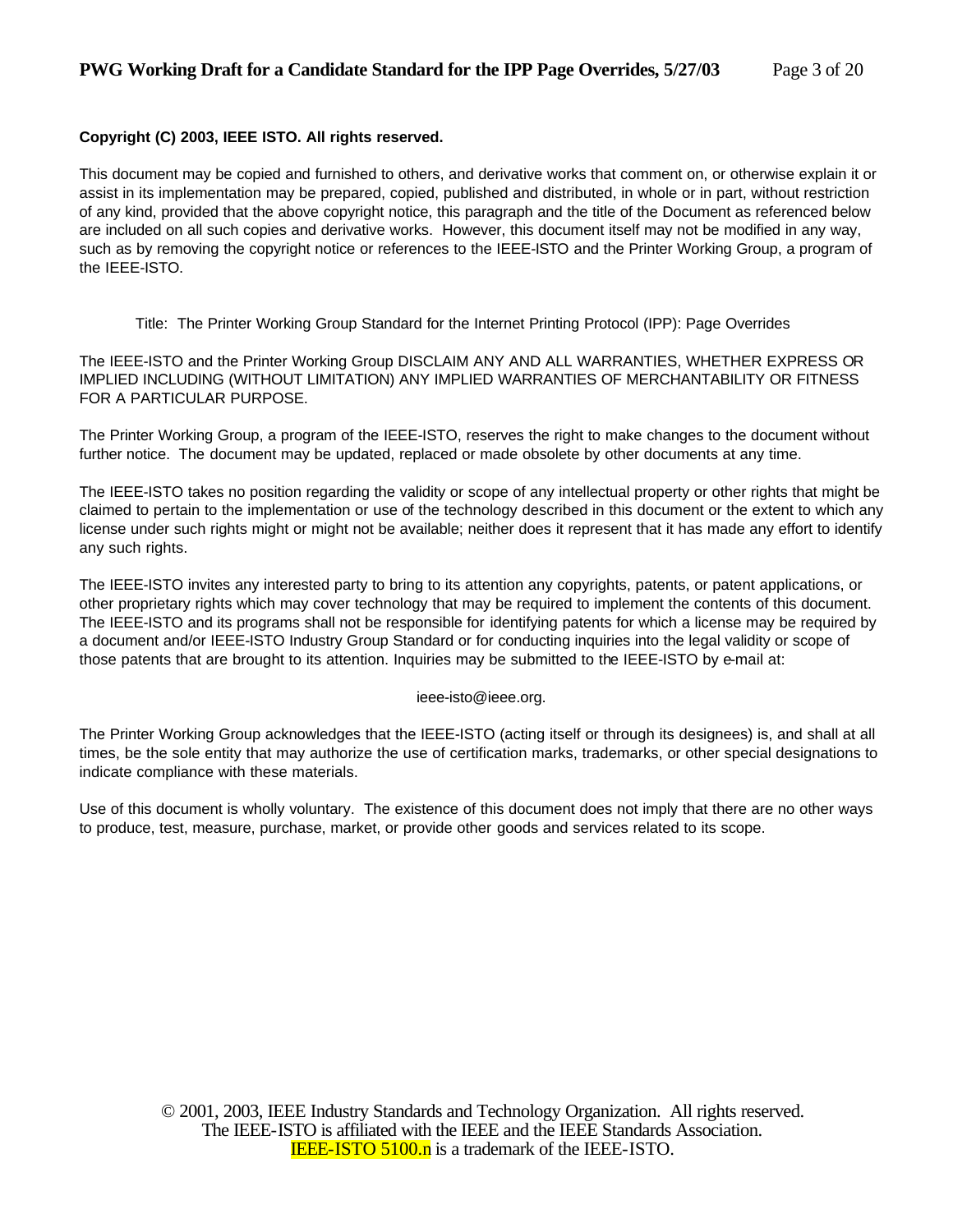#### **About the IEEE-ISTO**

The IEEE-ISTO is a not-for-profit corporation offering industry groups an innovative and flexible operational forum and support services. The IEEE-ISTO provides a forum not only to develop standards, but also to facilitate activities that support the implementation and acceptance of standards in the marketplace. The organization is affiliated with the IEEE (http://www.ieee.org/) and the IEEE Standards Association (http://standards.ieee.org/).

For additional information regarding the IEEE-ISTO and its industry programs visit http://www.ieee-isto.org.

#### **About the IEEE-ISTO PWG**

The Printer Working Group (or PWG) is a Program of the IEEE Industry Standards and Technology Organization (ISTO) with member organizations including printer manufacturers, print server developers, operating system providers, network operating systems providers, network connectivity vendors, and print management application developers. The group is chartered to make printers and the applications and operating systems supporting them work together better. All references to the PWG in this document implicitly mean "The Printer Working Group, a Program of the IEEE ISTO." In order to meet this objective, the PWG will document the results of their work as open standards that define print related protocols, interfaces, procedures and conventions. Printer manufacturers and vendors of printer related software will benefit from the interoperability provided by voluntary conformance to these standards.

In general, a PWG standard is a specification that is stable, well understood, and is technically competent, has multiple, independent and interoperable implementations with substantial operational experience, and enjoys significant public support.

For additional information regarding the Printer Working Group visit: http://www.pwg.org

#### **Contact information:**

IPP Web Page: http://www.pwg.org/ipp/ IPP Mailing List: ipp@pwg.org

To subscribe to the ipp mailing list, send the following email:

- 1) send it to majordomo@pwg.org
- 2) leave the subject line blank
- 3) put the following two lines in the message body:
	- subscribe ipp end

Implementers of this specification are encouraged to join the IPP Mailing List in order to participate in any discussions of clarifications or review of registration proposals for additional names. Requests for additional extensions, for inclusion in this specification, should be sent to the IPP Mailing list for consideration. In order to reduce spam the mailing list rejects mail from non-subscribers, so you must subscribe to the mailing list in order to send a question or comment to the mailing list.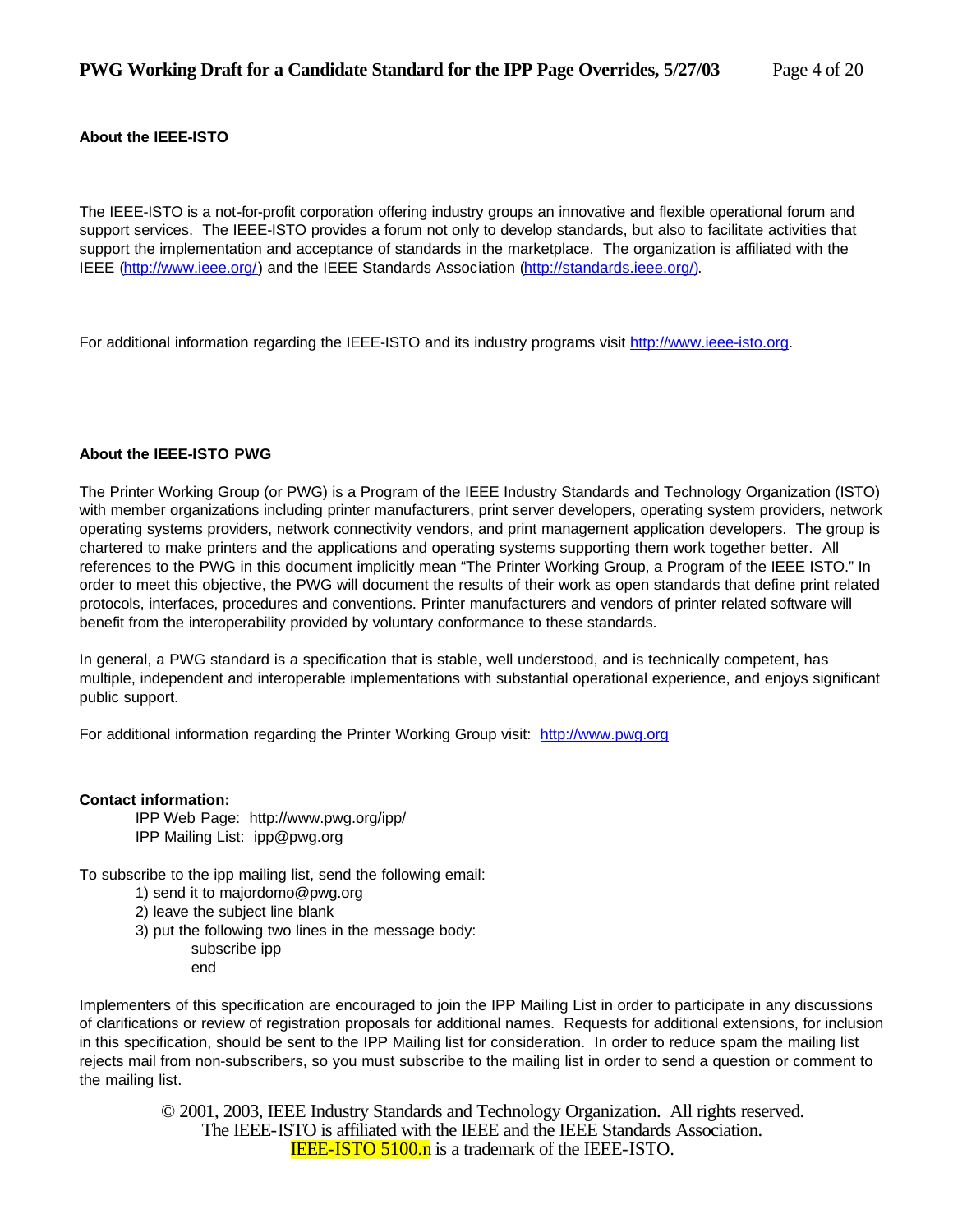### **Table of Contents**

| 1               |                                                                                                                                                                          |  |
|-----------------|--------------------------------------------------------------------------------------------------------------------------------------------------------------------------|--|
| 2               |                                                                                                                                                                          |  |
| 2.1             |                                                                                                                                                                          |  |
| 2.2             |                                                                                                                                                                          |  |
| 2.2.1           |                                                                                                                                                                          |  |
| 2.2.2           |                                                                                                                                                                          |  |
| 2.2.3           |                                                                                                                                                                          |  |
| 2.2.4           |                                                                                                                                                                          |  |
| 2.2.5           |                                                                                                                                                                          |  |
| 2.2.6           |                                                                                                                                                                          |  |
| 2.2.7           |                                                                                                                                                                          |  |
|                 |                                                                                                                                                                          |  |
| 3               |                                                                                                                                                                          |  |
| 4               |                                                                                                                                                                          |  |
| 4.1             |                                                                                                                                                                          |  |
| 5               |                                                                                                                                                                          |  |
| 5.1             |                                                                                                                                                                          |  |
|                 |                                                                                                                                                                          |  |
| 5.1.1           |                                                                                                                                                                          |  |
| 5.1.2           |                                                                                                                                                                          |  |
| 5.1.3           |                                                                                                                                                                          |  |
| 5.1.4           |                                                                                                                                                                          |  |
| 5.1.5           |                                                                                                                                                                          |  |
| 5.1.6           |                                                                                                                                                                          |  |
| 5.1.7           |                                                                                                                                                                          |  |
| 5.2             |                                                                                                                                                                          |  |
| 6               |                                                                                                                                                                          |  |
| 6.1             |                                                                                                                                                                          |  |
| 6.1.1           |                                                                                                                                                                          |  |
| 6.2             |                                                                                                                                                                          |  |
| 6.2.1           |                                                                                                                                                                          |  |
|                 |                                                                                                                                                                          |  |
| 7               |                                                                                                                                                                          |  |
|                 |                                                                                                                                                                          |  |
| 8.1             |                                                                                                                                                                          |  |
| 8.2             |                                                                                                                                                                          |  |
| 9               |                                                                                                                                                                          |  |
|                 |                                                                                                                                                                          |  |
| 10              |                                                                                                                                                                          |  |
| 11              |                                                                                                                                                                          |  |
| 12 <sup>°</sup> |                                                                                                                                                                          |  |
|                 | © 2001, 2003, IEEE Industry Standards and Technology Organization. All rights reserved.<br>The IEEE-ISTO is affiliated with the IEEE and the IEEE Standards Association. |  |

**IEEE-ISTO 5100.n** is a trademark of the IEEE-ISTO.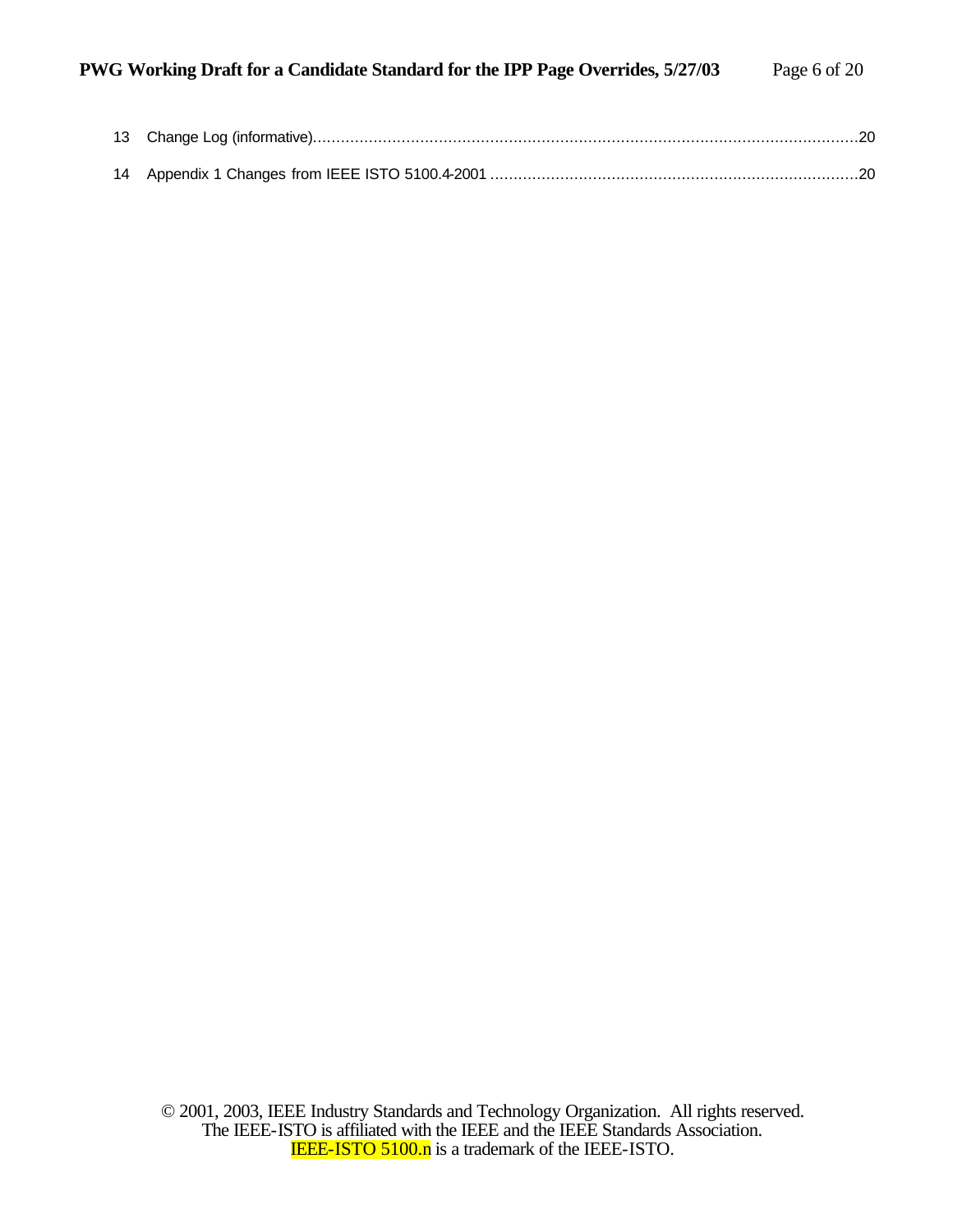### **1 Introduction**

The Internet Printing Protocol (IPP) is an application level protocol for distributed printing using Internet tools and technologies. IPP version 1.1 (IPP/1.1) requires that each attribute value be the same for all pages within a document within a job. This document defines OPTIONAL extensions to the IPP/1.1 model which relax this restriction and allow pages to have attributes that are overrides. For example, with this extension, page 1 of a Document could have a different media or different value of "sides" from the other pages in the document. Another example is that the 1<sup>st</sup> copy of the Document could be printed single sided on transparency and the remaining copies printed 4-up two sided and stapled. Page overrides always applies to pages within a document without regard to the "multiple-documents-handling" attribute.

This extension supports page overrides by adding a new Template attribute: "overrides" -- having a syntax type of "1setOf collection". Each 'collection' value for "overrides" contains

A CONDITIONALLY MANDATORY member attribute that identifies the documents containing the overridden pages, namely "document-numbers". This attribute MUST be supplied if the Override is specified as a Job Template attribute and the Overrides apply only to specific Documents. If this member attribute is not supplied, the Override applies to all Documents in the Job.

A MANDATORY member attribute that identifies the overridden pages, namely "pages".

an OPTIONAL member attribute that identifies the document copies of the specified documents, i.e. "document-copies". If this member attribute is absent, the Overrides apply to all document copies.

The 'collection' value also contains one or more attributes that are overrides for the identified pages, e.g. "sides" and "media".

This document is a proposal for an extension to IPP/1.0 and IPP/1.1. This document replace the deprecated "Override Attributes for Documents and Pages document" [PWG5100.4]. This specification provides overrides at the page level. The "overrides" Job Template attribute defined in this specification replaces the deprecated ""page-overrides" Job Template attribute. Other specification outside the scope of this document provide the remaining features from the deprecated specification such as "document-overrides", "pages-per-subset", and "job-warnings-count". See appendix **ZZZ** for details.

## **2 Terminology**

This section defines the following additional terms that are used throughout this document:

#### **2.1 Conformance Terminology**

Capitalized terms, such as **MUST, MUST NOT, REQUIRED, SHOULD, SHOULD NOT, MAY,** and **OPTIONAL**, have special meaning relating to conformance as defined in RFC 2119 [rfc2119]. If an implementation supports the extension defined in this document, then these terms apply; otherwise, they do not. These terms define conformance to *this document (and [rfc2911]) only*; they do not affect conformance to other documents, unless explicitly stated otherwise. For example, the term REQUIRED in this document means "REQUIRED if this OPTIONAL Override specification is implemented"*.*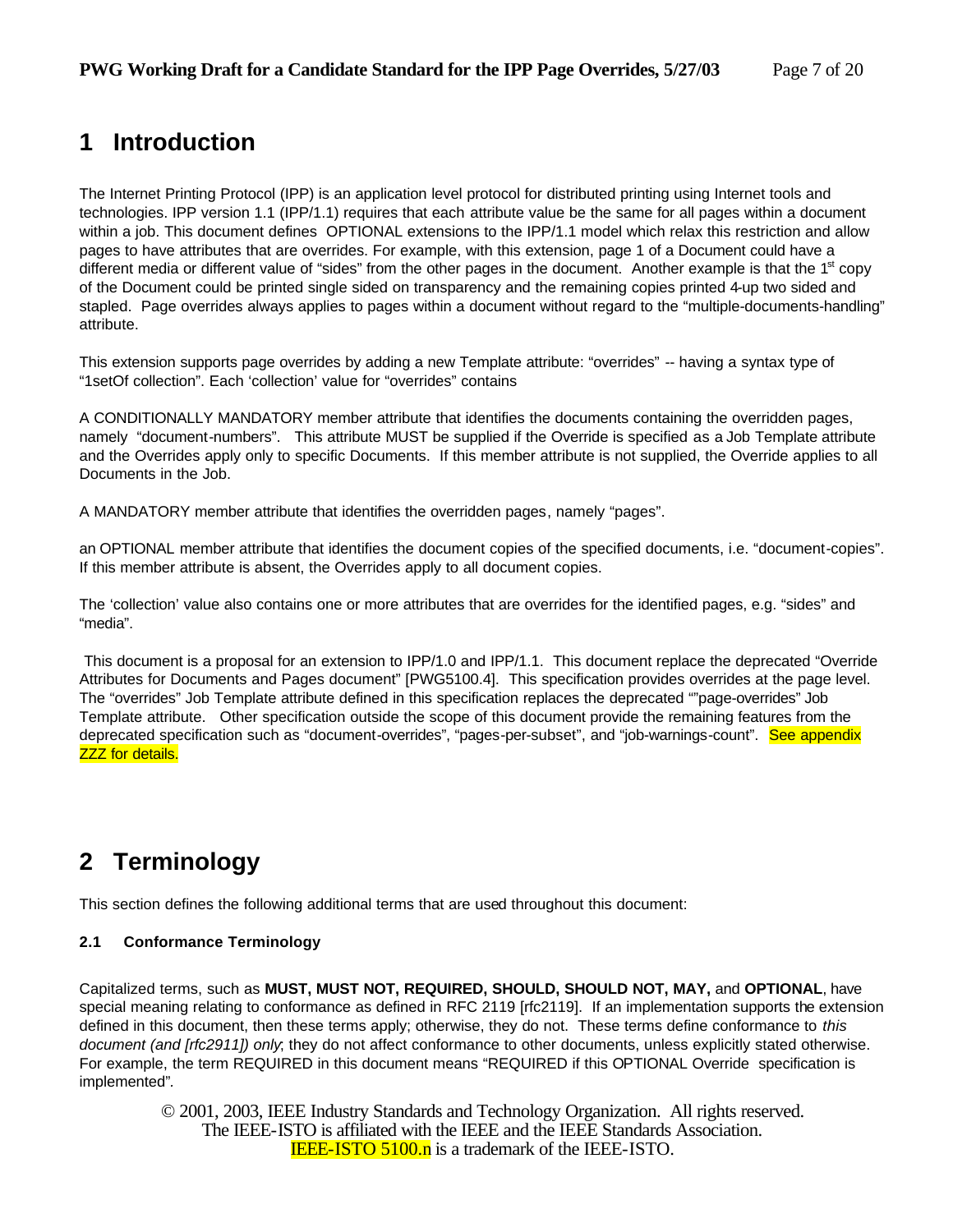The term **CONDITIONALLY REQUIRED** means that the Printer **MUST** support the feature, if the specified condition is true. The term **CMUST** means **MUST** if the specified "condition" is true.

### **2.2 Other Terminology**

This document uses the same terminology as [rfc2911], such as "**client**", "**Printer**" 1 , "**attribute**", "**attribute value**", "**keyword**", "**Job Template attribute**", "**Operation attribute**", "**operation**", "**request**", "**response**", and "**support**" with the same meaning. In addition, the following terms are defined for use in this document:

#### **2.2.1 Attribute Precedence**

the precedence rules which dictate which attribute value takes precedence when the same attribute is supplied at different points in the workflow with different values, such as at both a simple **Job Template** and in an "override" Job Template attribute. See section **Error! Reference source not found.**.

#### **2.2.2 Honor**

a Printer is said to **Honor** an attribute supplied by the client, if the Printer **supports** that attribute and the supplied value and performs the indicated semantics. If the client supplies the "ipp-attribute-fidelity" or "job-mandatory-attributes" Operation attribute, the client is indicating which supplied Job Template and Document Template attributes the Printer MUST **Honor**.

#### **2.2.3 Impression**

An "impression" is the image (possibly many print-stream pages in different configurations) imposed onto a single side of a media sheet. see [RFC2911] section 12.2.5)

#### **2.2.4 Job Creation operation**

operations that create Job objects, specifically: Print-Job, Print-URI, and Create-Job as defined in [rfc2911].

#### **2.2.5 Overrides**

In IPP/1.1 each attribute value is the same for the entire Job. When an attribute is an "Overrides" attribute, it is different for identified pages. Pages can be identified within a Document or a specific copy of a Document.

#### **2.2.6 Page:**

The term "Page" as a synonym for print-stream page. A "print-stream page" is a page according to the definition of pages in the language used to express the document data. (see [RFC2911] section 12.2.4)

#### **2.2.7 Sheet**

A Sheet is the unit of media that a printer puts marks on. It is the most basic unit of output from a printer. A printer may mark on one side or on both sides of a sheet.

<sup>1</sup> [rfc2911] uses the terms "Printer object" and "Printer" interchangeably to mean the same thing. For simplicity, this document uses the term "Printer" exclusively, except for definitions copied directly from [rfc2911]. None the less, the intent is as in [rfc2911]: a Printer is an object that MAY be hosted in the device or in a server as in [rfc2911].

© 2001, 2003, IEEE Industry Standards and Technology Organization. All rights reserved.

The IEEE-ISTO is affiliated with the IEEE and the IEEE Standards Association.

**IEEE-ISTO 5100.n** is a trademark of the IEEE-ISTO.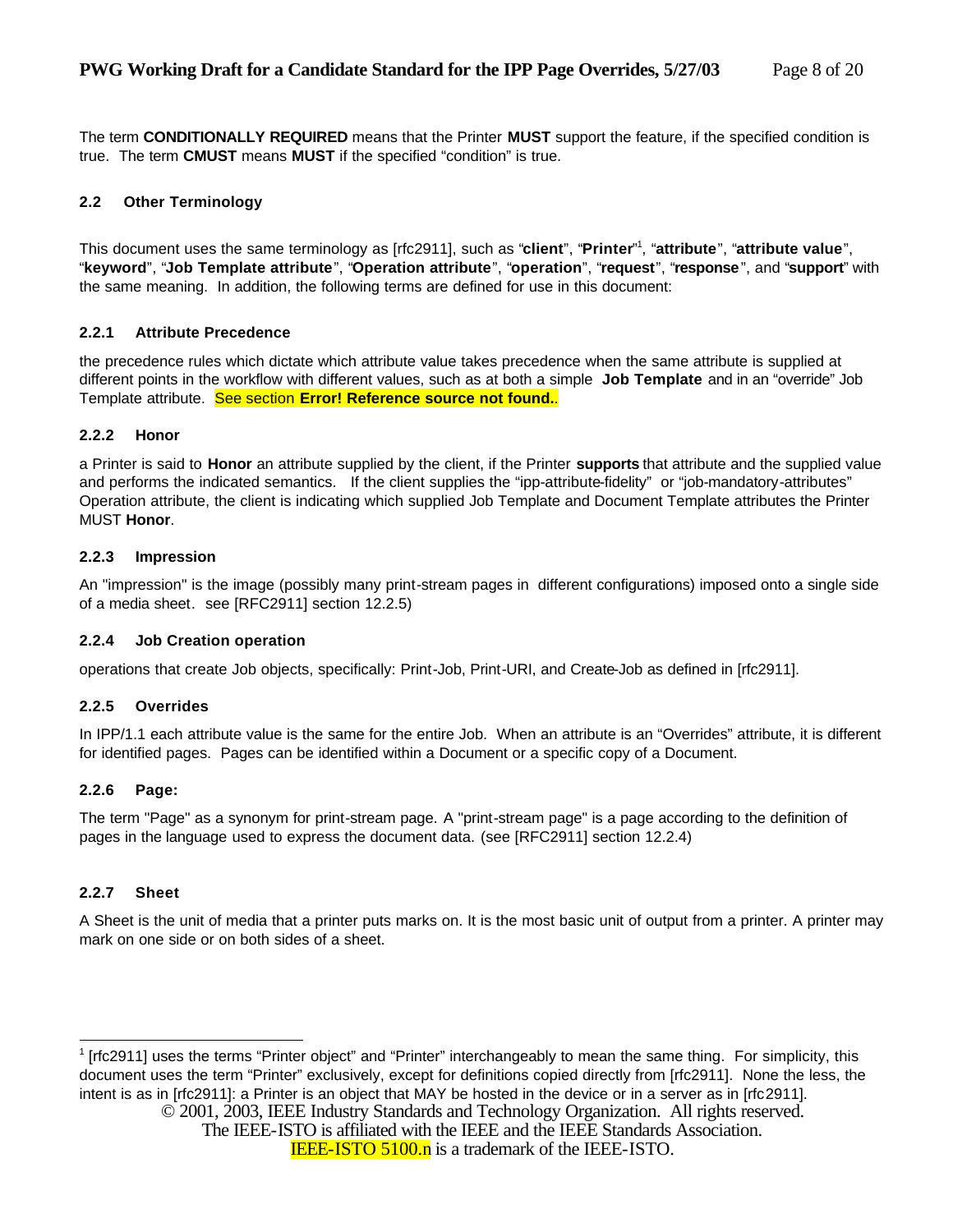### **3 Requirements**

The following is a list of requirements for the Overrides-Extension.

- 1. There MUST be a mechanism for specifying Job Template attributes that are Overrides for particular pages. A Printer and a client OPTIONALLY support this mechanism.
- 2. There MUST be a mechanism for specifying Job Template attributes that are Overrides for particular pages in specific copies of Documents. A Printer and a client OPTIONALLY support this mechanism.
- 3. The mechanism for Overrides MUST be supported by all Job-Submission operations and Validate-Job.

### **4 Overview**

In IPP 1.1 all attributes that a client includes with job creation operations affect the entire Job in a uniform way. That is, there is no way for one Document in a given Job to be stapled and another drilled. Also, there is no way for the first sheet of each Document to be on a different media or to have a different value of "sides" from the other Sheets in the Document. In addition, there is no way for one document copy to be printed on paper and another on transparencies. An IPP/1.1 client can specify features, such as finishing, media and sides only at the job level.

The Override Extension defined in this document allows some pages, to be affected by attribute values that are Overrides to those specified for the Job as a whole. For example, the first page of a Document has a different media from the rest.

#### **4.1 Numbering of Components**

The Override Extension defines a system for numbering of components.

- Each Document has a number. The single Document that a client sends with Print-Job or Print-URI and the first Document that a client sends with Send-Document or Send-URI has a number of 1. Each subsequent Document that a clients sends has a number that is one higher than the previous.
- Each Page in a Document is numbered sequentially, starting at 1 for the first Page. If a Job has several Documents, the first Page of each Document has the number of 1.
- The Documents are numbered as if the value of "copies" were 1, i.e. if a Document produces multiple copies, each copy has the same document number.
- Each copy of a Document has a number. The first copy of each Document has a number of '1', and each subsequent copy has a number that is one higher than the previous copy.

### **5 New Job Template Attributes**

The Override Extension adds a new Job Template attributes: "overrides". The "overrides" attribute supercedes the "page-overrides" from PWG51000.4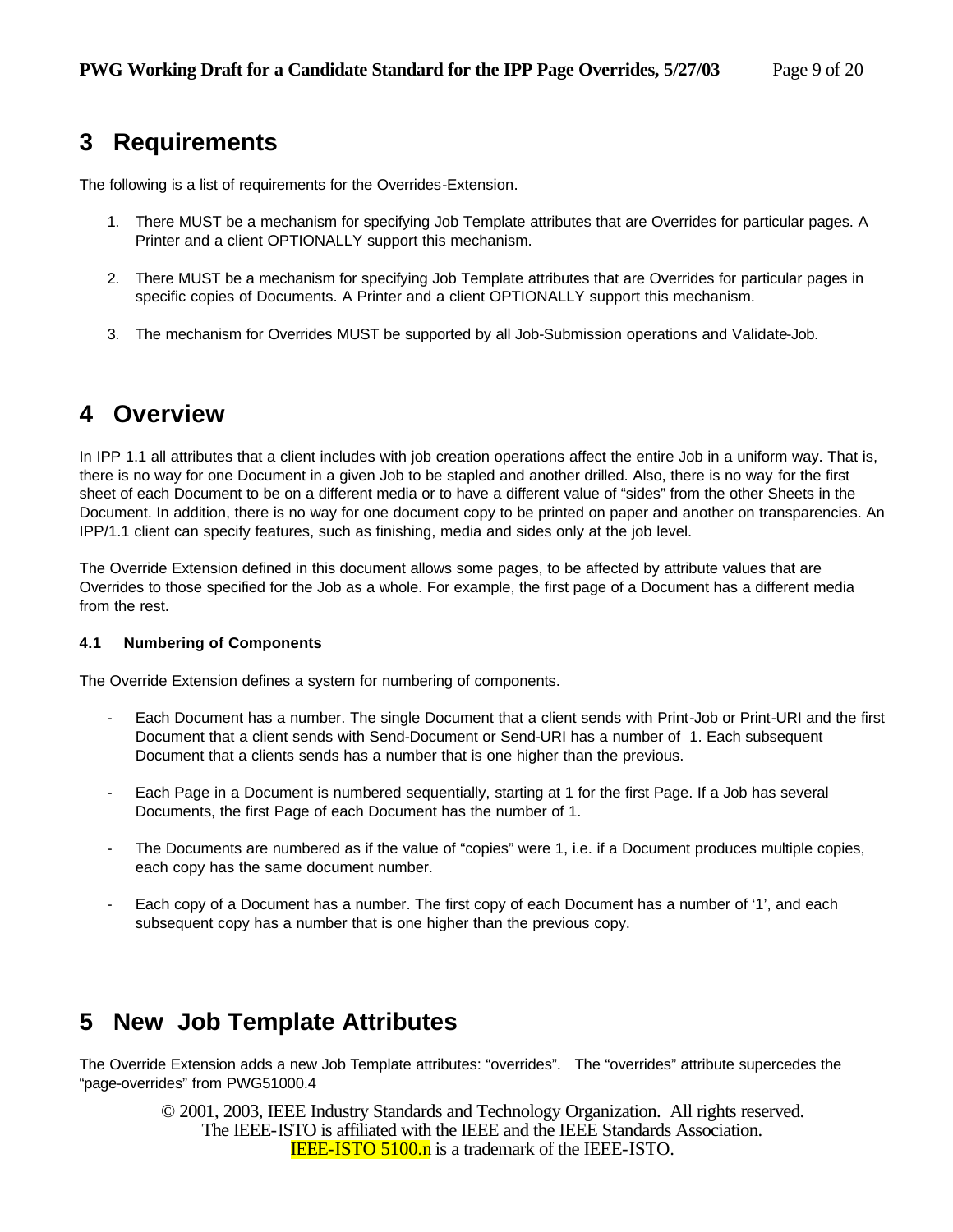| Job Template                     | Printer: Default Value | Printer: Supported                                |
|----------------------------------|------------------------|---------------------------------------------------|
| Attribute                        | Attribute              | Values Attribute                                  |
| overrides<br>(1setOf collection) | none                   | overrides-<br>supported<br>(1setOf type2 keyword) |

#### **5.1 overrides (1setOf collection)**

This OPTIONAL Job Template attribute contains attributes that are associated with Pages and that are treated as page Overrides. Such attributes are called "Overrides" attributes. The remainder of this section describes features that an implementation MUST support or MAY support if an implementation supports this attribute

If this attribute is present in a Job, there are Page Overrides. If it is present, the value consists of one or more 'collection' values, where each 'collection' value identifies one or more Pages and contains one or more Job Template attributes which act as Overrides to the corresponding Template attribute(s) for the specified Page(s) in the Job.. Paage Overrides are specified by including the "overrides" attribute in the Job Template attributes group in a PrintJob, CreateJob or SetJob operation

The first attribute CMUST be the "document-numbers". The condition is if the applies only to specific Documents. If this attribute is not supplied, the Override applies to all Documents in the Job

The second attribute MAY be "document-copies". If present, this attributes identifies the copies of the Document. If this attribute is not present, then the Override applies to all copies of the Document.

If "document-number" and "document-copies" is present, the "pages" attribute MUST be the third attribute; if either "document-number" or "document-copies" attribute is present, the "pages" attribute MUST be the second attribute; otherwise, it MUST be the first attribute. The "pages" attribute identifies the pages to which the Override applies. The identified pages need not be contiguous. ISSUE01: We need to decide whether overlapping overrides regions are allowed, or whether to be simple, the client MUST specify non-overlapping regions. The latter would be a great simplification We must also keep in mind that with the document object overrides can occur at both the job and document level.<PZ> I prefer a SHOULD NOT overlap and specify that overrides are ordered and the later an override is specified the higher the precedence. (to resolve any direct conflicts)</PZ>

The remaining attributes in the 'collection' value are the Template attributes that are Overrides for the specified pages.

There may be more than one way for a client to arrange 'overrides' attributes in 'collection' values. For example, if a Document contains 10 pages to be printed 1-sided on white letter paper and page 1 is to be two sided with blue letter paper and Document 2 is to be two sided with white letter paper, there is more than 1 possible way to group the Overrides. The client could specify the two Overrides for page 1 in one 'collection' value and the single Override for Page 2 in second 'collection' values, or it could specify "two-sided" for pages 1 and 2 in one 'collection' value and "blue letter paper" for Document 1 in another 'collection' value

If the "document-number", "document-copies" and "pages" identify pages that either don't exist or are within nonexistent Document-Copies or Documents, the Printer silently ignores them and associates the Overrides with the pages that do exist. A client MUST not allow two 'collection's values to be associated with the same page and to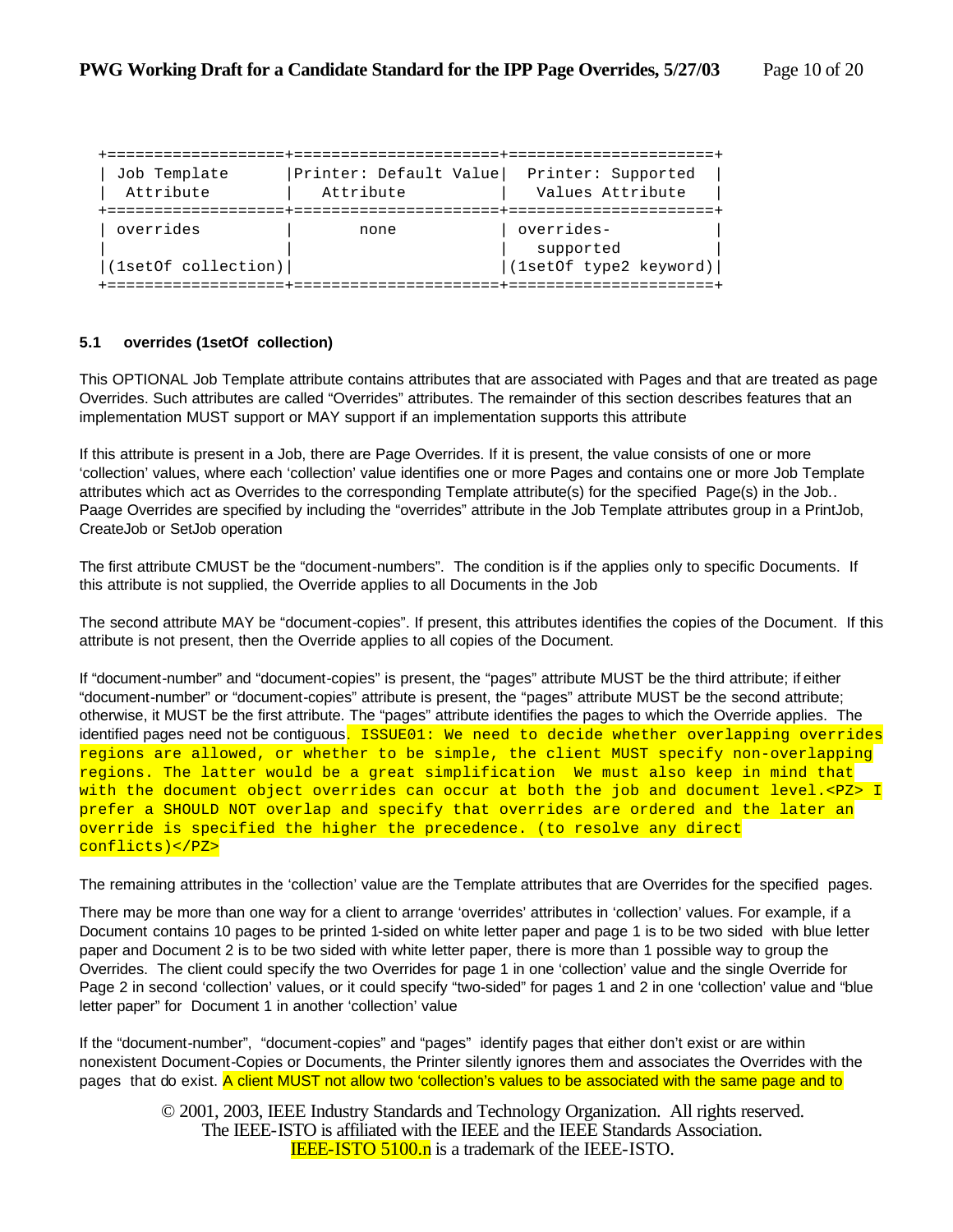contain the same Override attribute with different values. If there is such a conflict, the Printer can use either value, and it MUST issue a warning. It does so by adding 'job-warnings-detected' to the "job-state-reasons" and by increasing the value of the "job-warnings-count" Job Description attribute by 1. If the Printer detects this conflict while it is processing a Job-Submission operation, it MUST return the ignored value in the Unsupported attributes.

When a Client receives this attribute in a Get-Jobs or Get-Job-Attributes, the value MUST contain the same 'collection' values received in Job-Submission operations, except for those 'collection' values the Printer returned in the Unsupported Attributes.

To allow the specification of the last page, copy or document the MAX integer value (2147483647) is used. To allow the specification of the page, copy or document before the last a special value of MAX-1(2147483646) is used. No other special values are defined.

| <b>Attribute name</b>  | <u>syntax</u>              | In request | <b>Printer</b> |
|------------------------|----------------------------|------------|----------------|
|                        |                            |            | <b>Support</b> |
| document-numbers       | 1setOf rangeOfInteger(MAX) | MAY        | <b>MUST</b>    |
| document-copies        | 1setOf rangeOfInteger(MAX) | MAY        | MAY            |
| pages                  | 1setOf rangeOfInteger(MAX) | MUST       | MUST           |
| Any template attribute |                            | <b>MAY</b> | <b>MAY</b>     |

The following sections describe each member attribute in the above table.

#### **5.1.1 Document-numbers (1setOf rangeOfInteger (1:MAX))**

This attribute identifies one or more Documents by specifying a range of numbers. The Overrides apply to the pages within the Documents specified.

A Printer MUST support this attribute. A client MAY supply this attribute in each 'collection' value. If supplied, it MUST be the first attribute of each 'collection' value.

Note: To allow the specification of the last document the MAX integer value (2147483647) is used. To allow the specification of the next to last document a special value of MAX-1(2147483646) is used. No other special values are defined.

#### **5.1.2 document-copies (1setOf rangeOfInteger (1:MAX))**

This attribute identifies one or more Document-Copies by specifying a range of numbers. The Overrides apply to the pages within the identified Documents-Copies within the Documents specified. For example, 10 copies are duplex printed on letter paper with a staple. One copy is simplex printed on transparencies without a staple.

If an attribute can affect a Document, it can affect particular Document-Copies. If an attribute can affect Sheets, it can affect Sheets of particular Document-Copies.

A Printer MUST support this attribute. A client MAY supply this attribute in each 'collection' value. It MUST be the second attribute of each 'collection' value if the client supplied "document-numbers'; otherwise it MUST be first.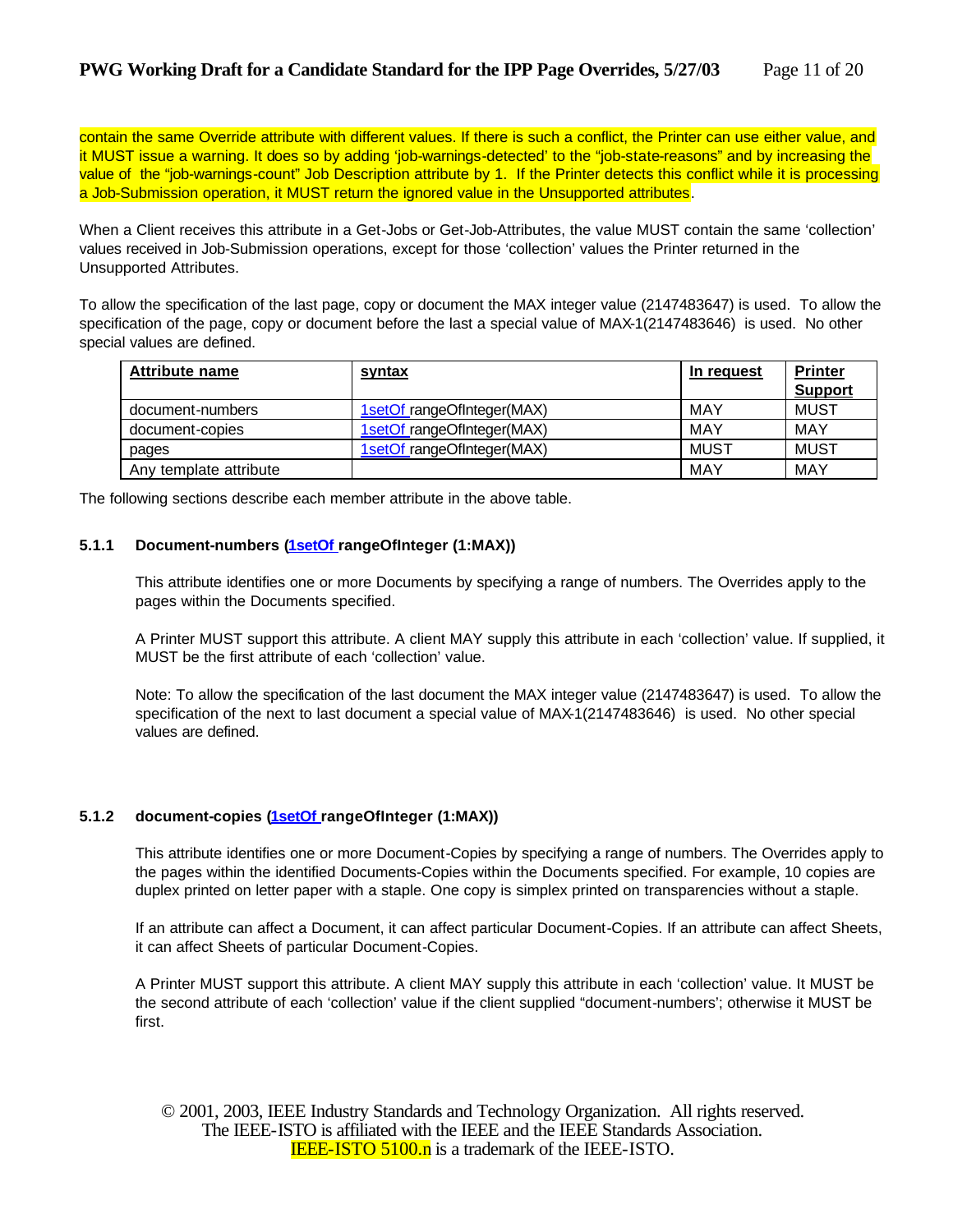Note: To allow the specification of the last document copy the MAX integer value (2147483647) is used. To allow the specification of the next to last document copy a special value of MAX-1(2147483646) is used. No other special values are defined.

#### **5.1.3 Pages (1setOf rangeOfInteger(1:MAX))**

This attribute identifies one or more pages by specifying one or more ranges of numbers (see section 4.1 for the rules on associating a number with each page). The "1setOf" allows noncontiguous pages. The Overrides apply to the identified pages within the Documents specified. The "document-copies" specifies particular copies of the Documents.

If the "page-ranges" attribute is associated with a Document, the pages identified by this attribute are the same as when "page-ranges" is not present. However, this attribute may identify pages that are deselected for printing by the "page-ranges" attribute. For example, if the value of "page-ranges" is "5:10" and this attribute identifies pages "3:6", this attribute identifies two pages (3 and 4) that are not printed and two that are (5 and 6)

If a Printer support the "overrides" attribute, it MUST support this attribute. A client MUST supply this attribute in each 'collection' value of the "overrides" attribute and it MUST be the second attribute of each 'collection' value.

Note: To allow the specification of the last page the MAX integer value (2147483647) is used. To allow the specification of the next to last page a special value of MAX-1(2147483646) is used. No other special values are defined.

#### **5.1.4 Overriding template attributes**

These attributes have the same meaning as in IPP/1.1. Any template attribute supported by the printer may be supplied. Only those supported attributes that affect pages will be honored. For example an Override that specifies "job-priority" will ignore "job-priority" The Printer MAY support this attribute. A client OPTIONALLY supplies it.

#### **5.1.4.1 Template Attributes that affect Jobs**

Template Attributes that operate on a Job such as "job-priority" and "job-hold-until" and are meaningless as a page override. These attributes SHOULD NOT be included in "overrides". If included, they follow the same rules as any template attributes and interact with "ipp-attribute-fidelity" as specified in rfc2911. Therefore if "ippattribute-fidelity" is false, the request should succeed and any Job Template attributes that affect Jobs SHOULD be returned in "unsupported-attributes". If "ipp-attribute-fidelity" is true, then the request should fail and the Job Template attributes that affect Jobs SHOULD be returned in "unsupported-attributes".

### **5.1.4.2 Template Attributes that affect Documents**

Template Attributes that operate on a Document such as "copies" are meaningless as a page override. These attributes SHOULD NOT be included in "overrides". If included, they follow the same rules as any template attributes and interact with "ipp-attribute-fidelity" as specified in rfc2911. Therefore if "ipp-attribute-fidelity" is false, the request should succeed and any Job Template attributes that affect Jobs SHOULD be returned in "unsupported-attributes". If "ipp-attribute-fidelity" is true, then the request should fail and the Job Template attributes that affect Jobs SHOULD be returned in "unsupported-attributes".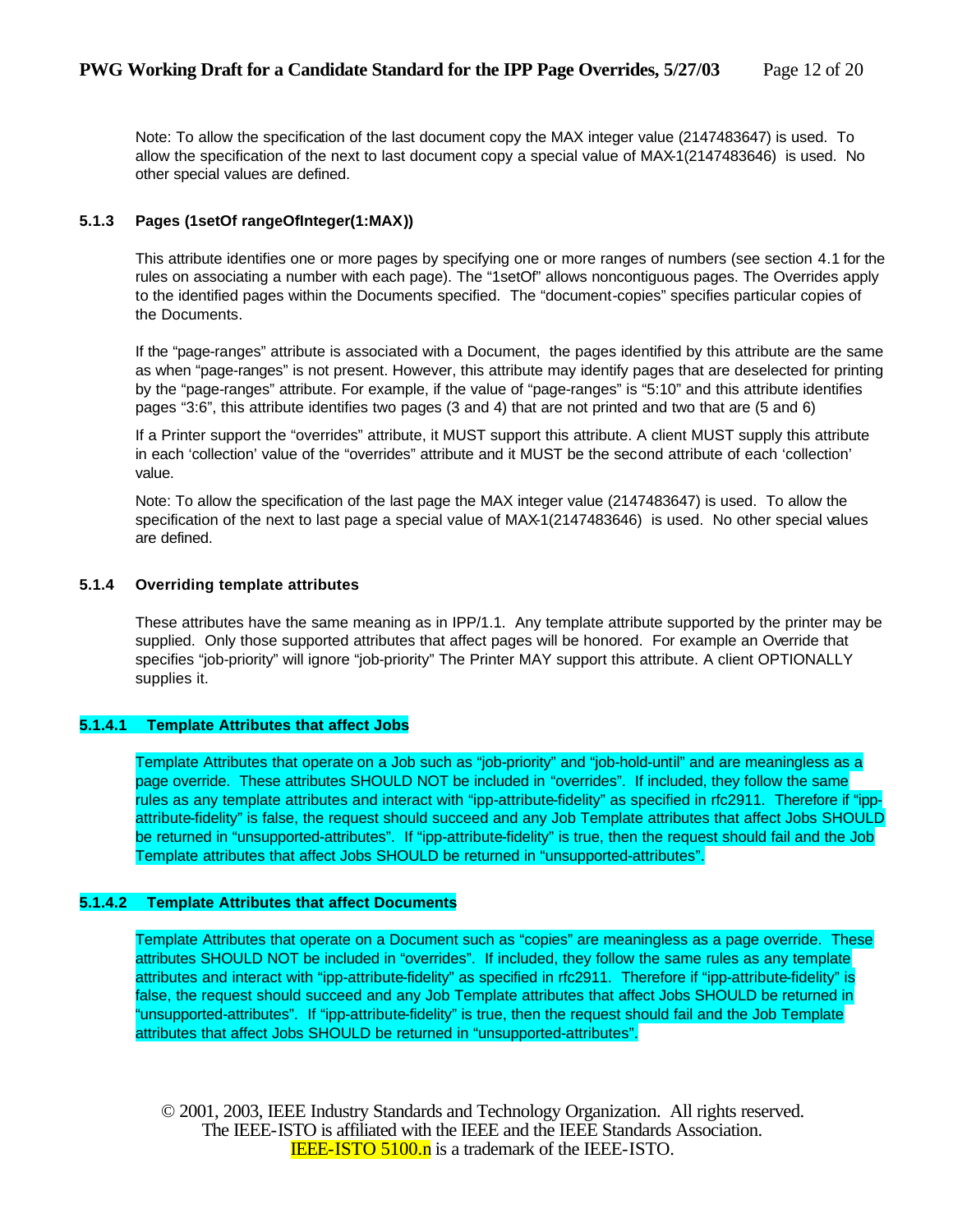#### **5.1.4.3 Tempate Attributes that affect Pages**

Template Attributes that operate on a Pages such as "page-ranges" are appropriate as a page override. These attributes MAY be included in "overrides". If included, they follow the same rules as any template attributes and interact with "ipp-attribute-fidelity" as specified in rfc2911. Therefore if "ipp-attribute-fidelity" is false, the request should succeed and any Job Template attributes that affect Jobs SHOULD be returned in "unsupportedattributes". If "ipp-attribute-fidelity" is true, then the request should fail and the Job Template attributes that affect Jobs SHOULD be returned in "unsupported-attributes".

When a attribute that affects Pages (such as black-overprint, color-emulation, trapping, etc.) makes a change of value from one override to the next, the next page image is placed where the next page image would go.

#### **5.1.4.4 Tempate Attributes that affect Impressions**

Template Attributes that operate on a Impressions such as "image-shift" are appropriate as a page override. These attributes MAY be included in "overrides". If included, they follow the same rules as any template attributes and interact with "ipp-attribute-fidelity" as specified in rfc2911. Therefore if "ipp-attribute-fidelity" is false, the request should succeed and any Job Template attributes that affect Jobs SHOULD be returned in "unsupported-attributes". If "ipp-attribute-fidelity" is true, then the request should fail and the Job Template attributes that affect Jobs SHOULD be returned in "unsupported-attributes".

When an Impression attribute (such as image-shift) makes a change of value from one override to the next, the Printer moves onto the next Impression (on the next Surface).

#### **5.1.4.5 Template Attributes that affect Sheets**

Template Attributes that operate on a Shhets such as "media" are appropriate as a page override. These attributes MAY be included in "overrides". If included, they follow the same rules as any template attributes and interact with "ipp-attribute-fidelity" as specified in rfc2911. Therefore if "ipp-attribute-fidelity" is false, the request should succeed and any Job Template attributes that affect Jobs SHOULD be returned in "unsupportedattributes". If "ipp-attribute-fidelity" is true, then the request should fail and the Job Template attributes that affect Jobs SHOULD be returned in "unsupported-attributes".

When a Sheet attribute (such as media) makes a change of value from one override to the next, it forces the first page of the override onto the first side of a new sheet.

ISSUE02: However, if the none of the sheet attributes in two adjacent overrides change the value, then the pages continue on the same sheet(as in JDF)? Or do we want to say that if the following override has any attribute that affects a sheet, whether the value is the same or different than the previous override, then new sheets are forced.<PZ> it requires a change for a new sheet</>></>>

ISSUE03: Or do we want to be more simple and just rely on the client supplying the "force-front-side" Job Template attribute to force a new sheet when it isn't otherwise required just to make sure?<PZ>NO</>

ISSUE04: Do we need a new "force-new" (page, surface, sheet, document) member attribute?<PZ>NO</>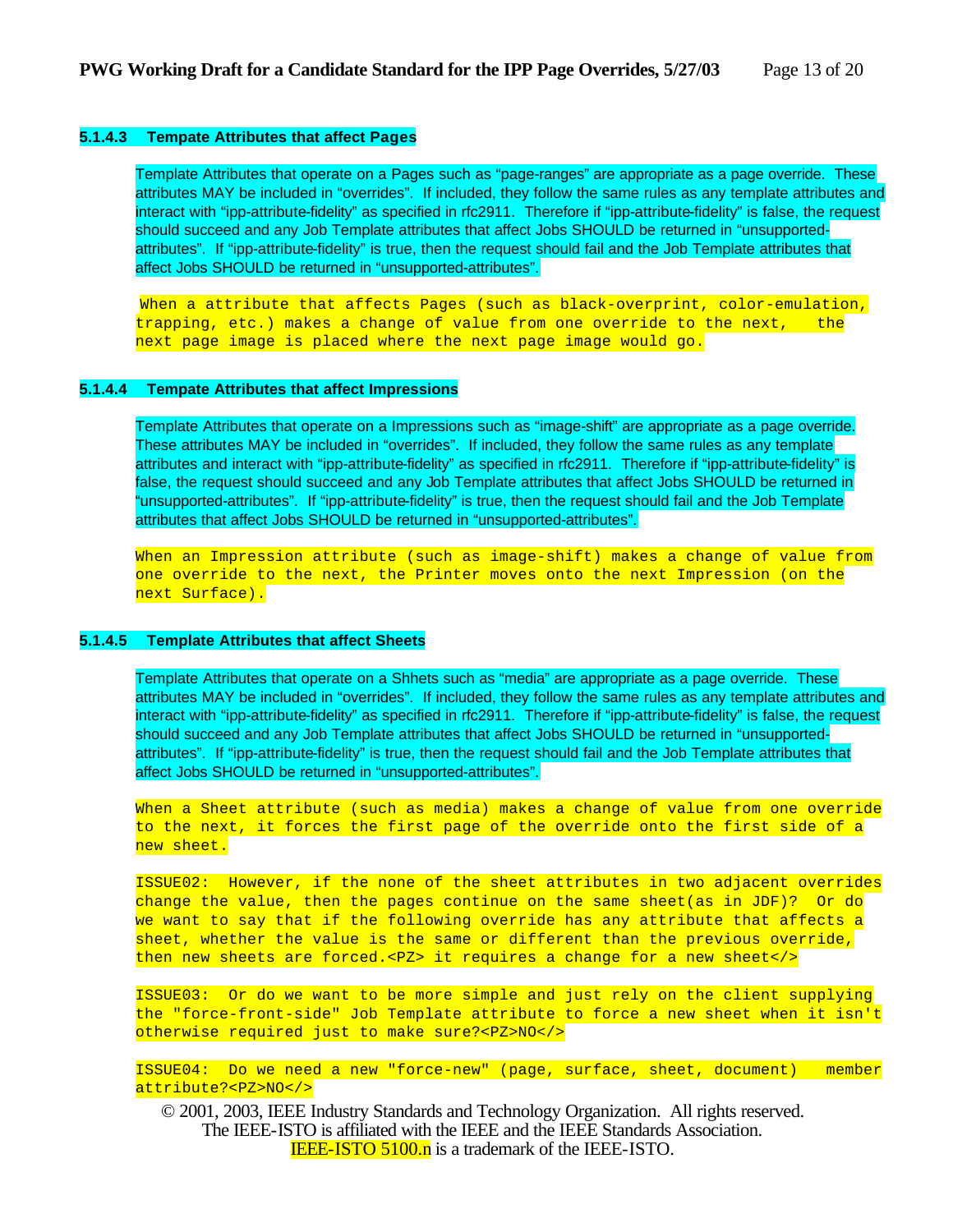#### **5.1.5 Handling of Error conditions**

If a client puts a member attribute in some position other than its required position (e.g. "document-numberss" MUST be first), a Printer MUST either:

- a) use the specified value of the member attribute and ignore its wrong position or
- b) reject all attributes in the 'collection' value and treat the 'collection' values, but not other sibling 'collection' values, as unsupported.

#### **5.1.6 Why not "overrides-default"**

There is no "overrides-default" attribute because it adds complicated rules for a Printer to implement. The problems are best illustrated with examples.

If there were a "overrides-default" and it contained a "sides" and "media" override for the first page, and if a client submitted a Job with no "sides" attribute and with "media" as a Job Template attribute with no overrides, a possible meaning is that the Printer uses the client's requested media for the entire Job and the sides specified by the "sides-default" and the "sides" value in "overrides-default". So in this example, the Printer ignores the "overrides-default" attribute for "media", but uses it for "sides" because the Printer uses it for an attribute "xxx" only when it uses "xxx-default".

#### **5.1.7 overrides-supported (1setOf type2 keyword)**

This attribute specifies the supported values of the "overrides" attribute. A client can use this attribute to determine what override attributes the Printer supports.

This attribute contains the name of each attribute that the Printer supports in a 'collection' value of the "overrides" attribute. This attribute MUST contain the keywords "document-numbers" and "pages" because a Printer MUST support these attributes This attribute MUST contain the keywords "document-copies" if the Printer supports overriding of individual copies of a Document. This attribute MUST also contain the name of each attribute that can be a page-override. For example, this attribute contains the keyword "sides" if and only if the Printer supports "sides" in a 'collection' value of the "page-overrides" attribute.

There are no corresponding "document-numbers-supported", "document-copies-supported", and "pagessupported" Printer attributes. However, the supported values for all of the other member attributes are indicated by the corresponding "xxx-supported" Printer attributes which are the same values as for the corresponding "xxx" operation or Job/Document Template attribute. For example, if "sides" is supported as a member attribute of the "override" collection, then the "sides-supported" Printer attribute indicates the values that are supported at the job level and as an Override.

#### **5.2 Subset Processing**

**ISSUE05: How should 5100.4-2001 "pages-per-subset" be accommodated in new specifications. Proposal is not to mege subset processing and overrides together. The solution models subset processing as a Job Template attribute that optionally resuses the overrides feature.**

**WORK ITEM: PJZ This section to be "wordsmithed" to describe replacement for 5100.4-2001 pagesper-subset feature without complicating the new simplified page override(i.e. "overrides") feature. Key Points:**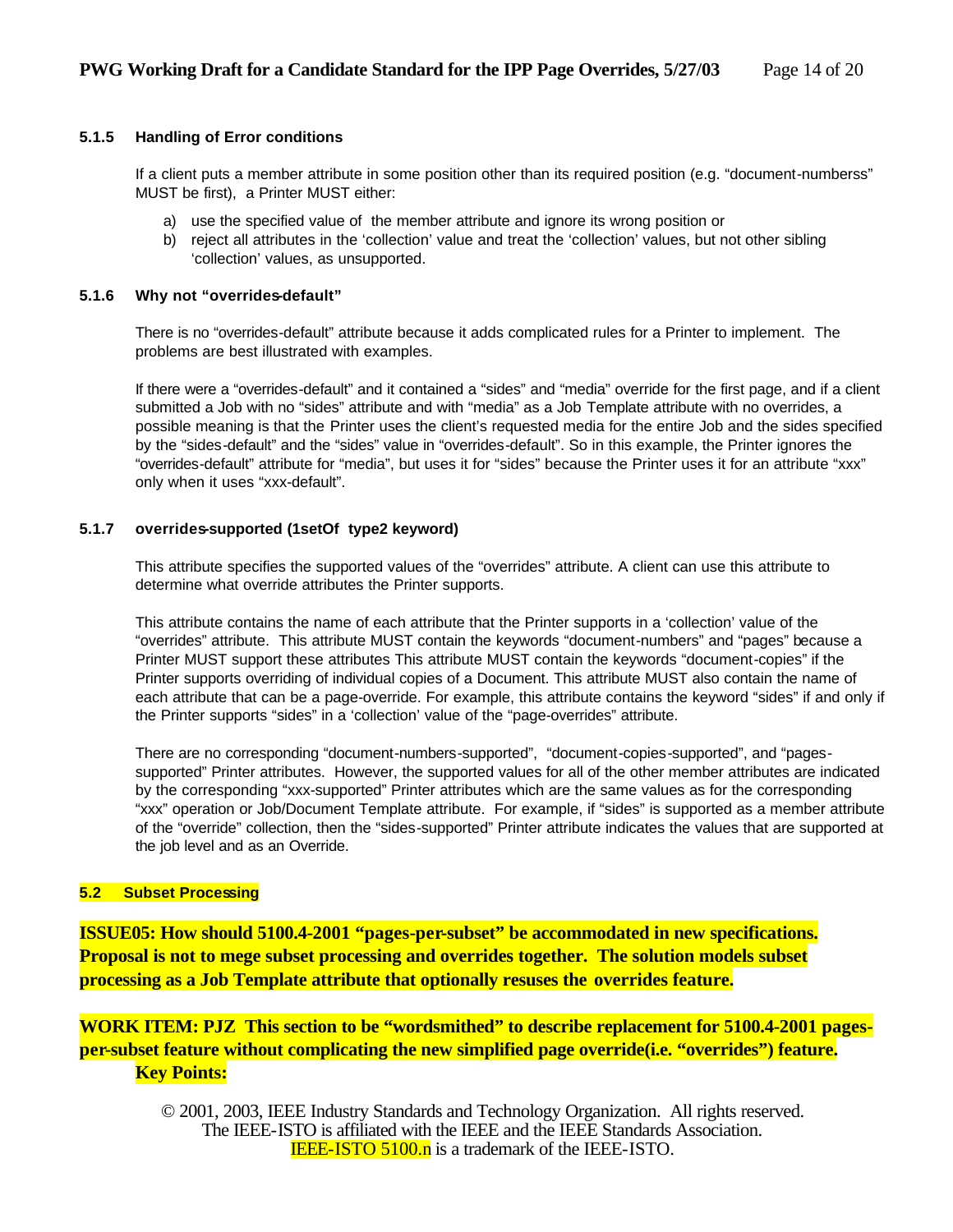**1. new Job Template attribute "subset-processing"**

- **a. contains Mandatory member attribute "pages-per-subset" (1 setof rangeOfInteger) (same semantics as 5100.4-2001)**
- **b. contains optional member attribute "overrides" (allows subset overrides)**
- **c. Page numbering is affected by "multi-document-handling"**
- **d. Allows page subsets to cross document boundaries**
- **e. Separates subset processing from overrides**

A client OPTIONALLY supplies this attribute, and a Printer OPTIONALLY supports this attribute. When this attribute is present, it effectively partitions one or more Documents into contiguous subsets of Pages. Each subset is defined to be a subset Document. The value of the attribute is a set of one or more integers, where each integer specifies the number of Pages in a subset, and the set is treated as a repeating sequence of integers. Thus, when the attribute contains a single integer, the integer specifies the number of Pages in each subset, as a repeating sequence of the single integer. When the number of integers in this attribute exceeds 1, the first integer specifies the number of Pages in the first subset, the second integer specifies the number of Pages in the second subset and so on. If numbers in this attribute are exhausted before partitioning all of the Pages, the Printer starts at the beginning of the sequence again and continues until all Input-Pages are partitioned.

### **6 Examples**

This section currently contains examples Overrides. Brackets are used to delimit the beginning and end of each Collection value.

#### **6.1 First Page of Single Document is Letterhead**

In the first example, the Printer produces 1 copy of a single Document. It is printed on letter-paper using Print-Job. The first Page of the Document is letterhead paper.

#### **6.1.1 Request.**

There is one Document A which produces one Document.

Print-Job

```
job template attributes group
    media: letter
    overrides: {
        documents-numbers: 1:1 
        pages: 1:1
        media: letterhead }
end-of-attributes
       Document A
```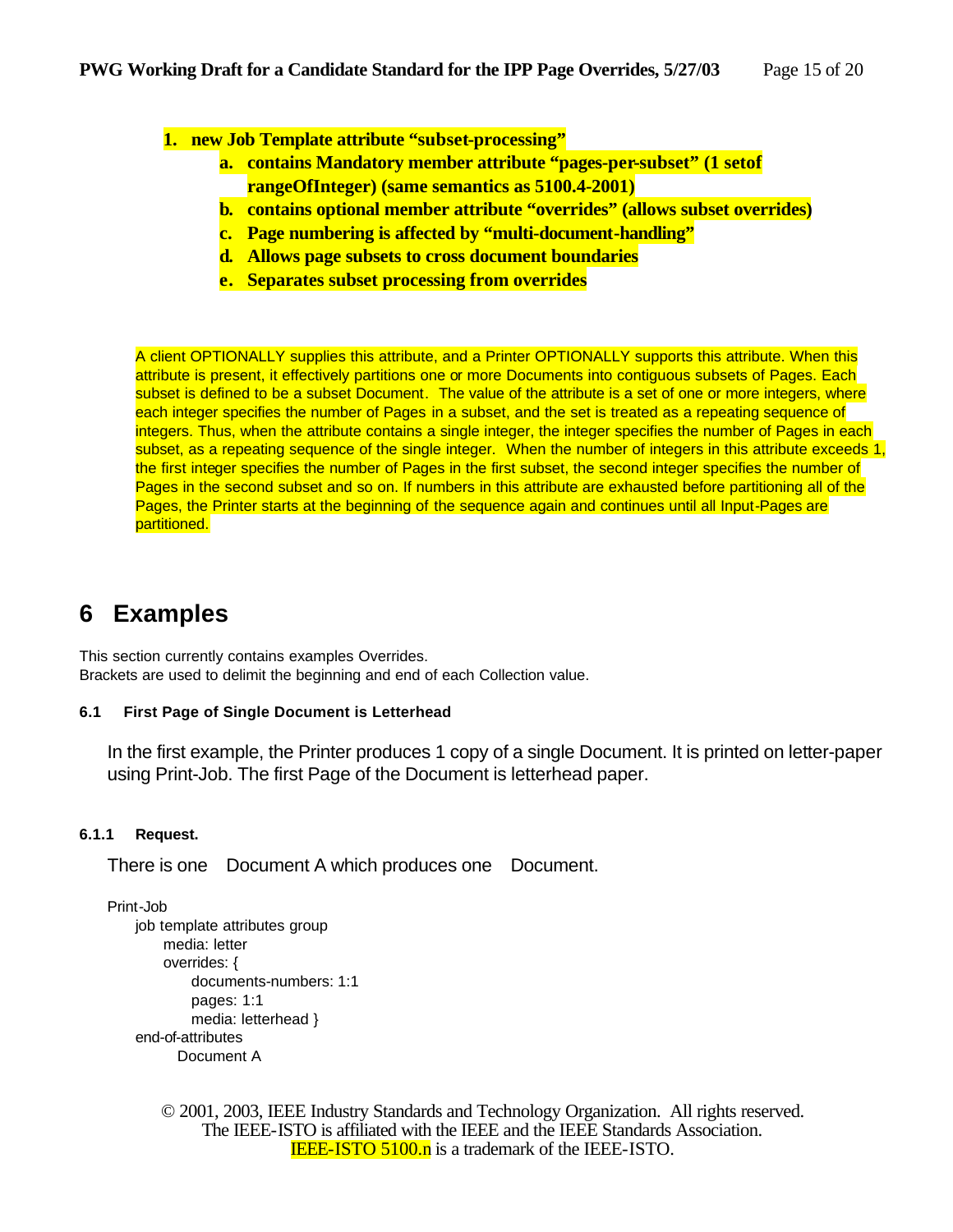#### **6.2 First Page of Several Documents is Blue**

In the second example, the Printer produces 3 copies of each Document. Each is stapled and printed on letter-paper, two-sided using Create-Job. The first Page of each Document is blueletter paper and one-sided.

#### **6.2.1 Request.**

There are two Documents A and B.

Create-Job operations attributes group document-format: application/PostScript job template attributes group multiple-document-handling: separate-documents-collated-copies sides: two-sided-long-edge media: letter copies: 3 finishings: stapling page-overrides: { document-numberss: 1:2 pages: 1:1 sides: one-sided media: blue-letter } end-of-attributes Send-Document end-of-attributes Document A Send-Document end-of-attributes Document B

### **7 Conformance Requirements**

This section specifies the Conformance Requirements.

This specification describes overriding attributes on a particular page . If a Client or Printer supports this specification, it MUST support this mechanisms.

The following are the conformance rules for Overrides. See section 5.1 for further details on Overrides

- 1. If a Printer or Client supports Overrides, it MUST support
	- 1.1. the "overrides" attribute, and
		- © 2001, 2003, IEEE Industry Standards and Technology Organization. All rights reserved. The IEEE-ISTO is affiliated with the IEEE and the IEEE Standards Association. **IEEE-ISTO 5100.n** is a trademark of the IEEE-ISTO.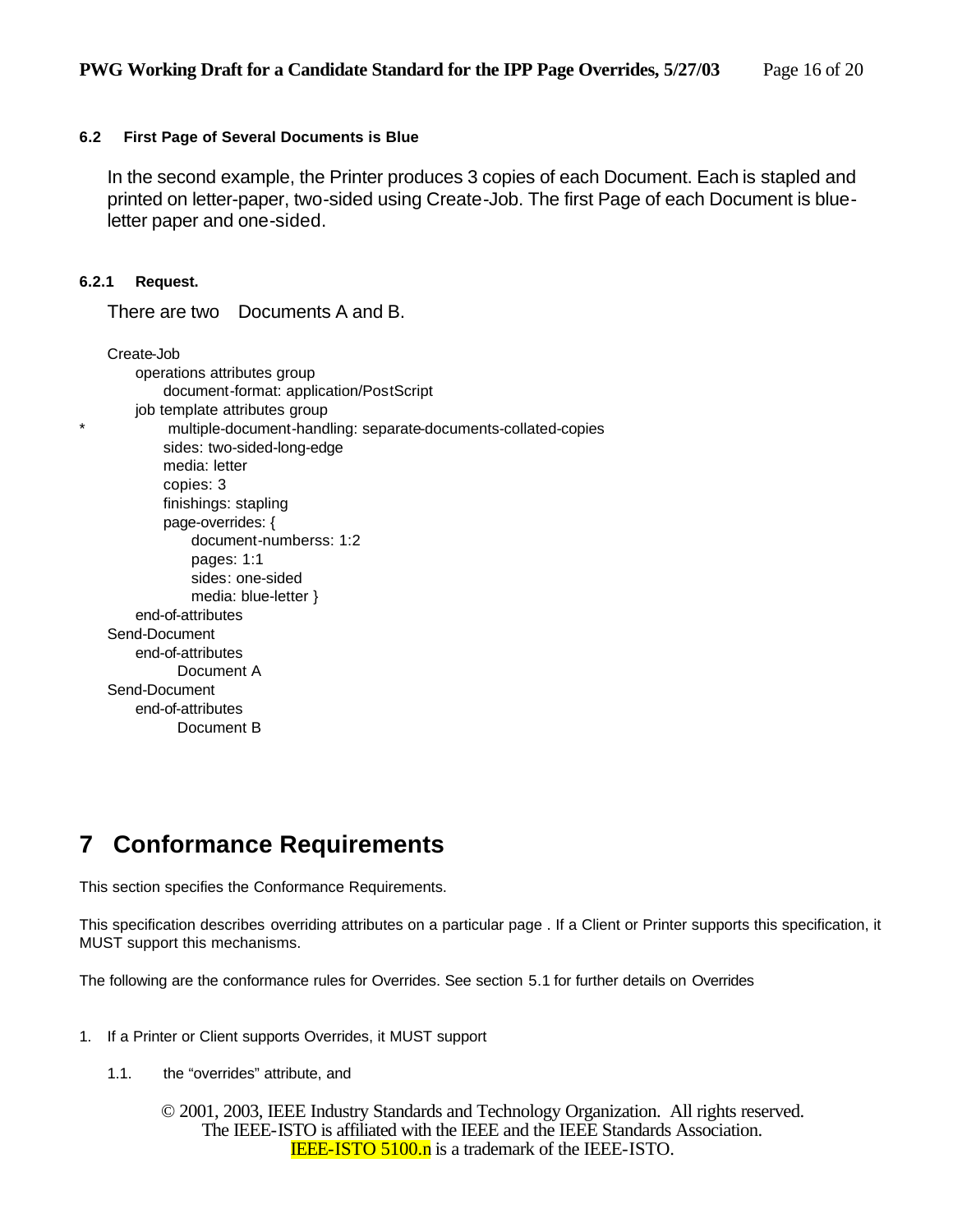- 1.2. the "overrides-supported" attribute, and
- 1.3. the following member attributes of "overrides":
	- 1.3.1. "document-numberss",
	- 1.3.2. "pages", and
	- 1.3.3. at least one Job Template attribute that can be overridden (e.g. "sides" or "media") as defined in another specification.

A conforming Printer MUST handle unsupported attributes correctly. If a Printer receives a "overrides" attribute that contains one or more unsupported member, it MUST return in the Unsupported Attributes group of the response the "overrides" attribute with the unsupported members attributes. The "ipp-attribute-fidelity" determines whether the Printer

- a) rejects the Job or
- b) accepts the Job and ignores the unsupported member attributes.

A Client or a Printer OPTIONALLY supports the "document-copies" attribute as a member attribute of "overrides". If a Printer does not support the "document-copies" member attribute and receives it in a "page-overrides", it treats the "document-copies" attributes as described in the previous paragraph. If the Printer accepts the Job, it behaves as if the overrides applied to all copies of the specified documents or pages, i.e. the way the Printer would behave if it supported "document-copies" and the client didn't supply it.

### **8 IANA Considerations**

This section contains the exact information for IANA to add to the IPP Registries according to the procedures defined in RFC 2911 [RFC2911] section 6.

#### **8.1 Attribute Registration**

The attributes defined in this document will be published by IANA according to the procedures in RFC 2911 [RFC2911] section 6.2 with the following path:

ftp.isi.edu/iana/assignments/ipp/attributes/

The registry entry will contain the following information:

```
Reference IEEE-ISTO 5100.n:
ftp://ftp.pwg.org/pub/pwg/standards/pwg5100.n.pdf
```

| Job Template attributes:       | Section: |       |
|--------------------------------|----------|-------|
| overrides (1setOf collection)  |          | 5.1   |
| overrides (1set of collection) | 5.1.1    |       |
| overrides (1set of collection) | 5.1.2    |       |
| overrides (1set of collection) |          | 5.1.3 |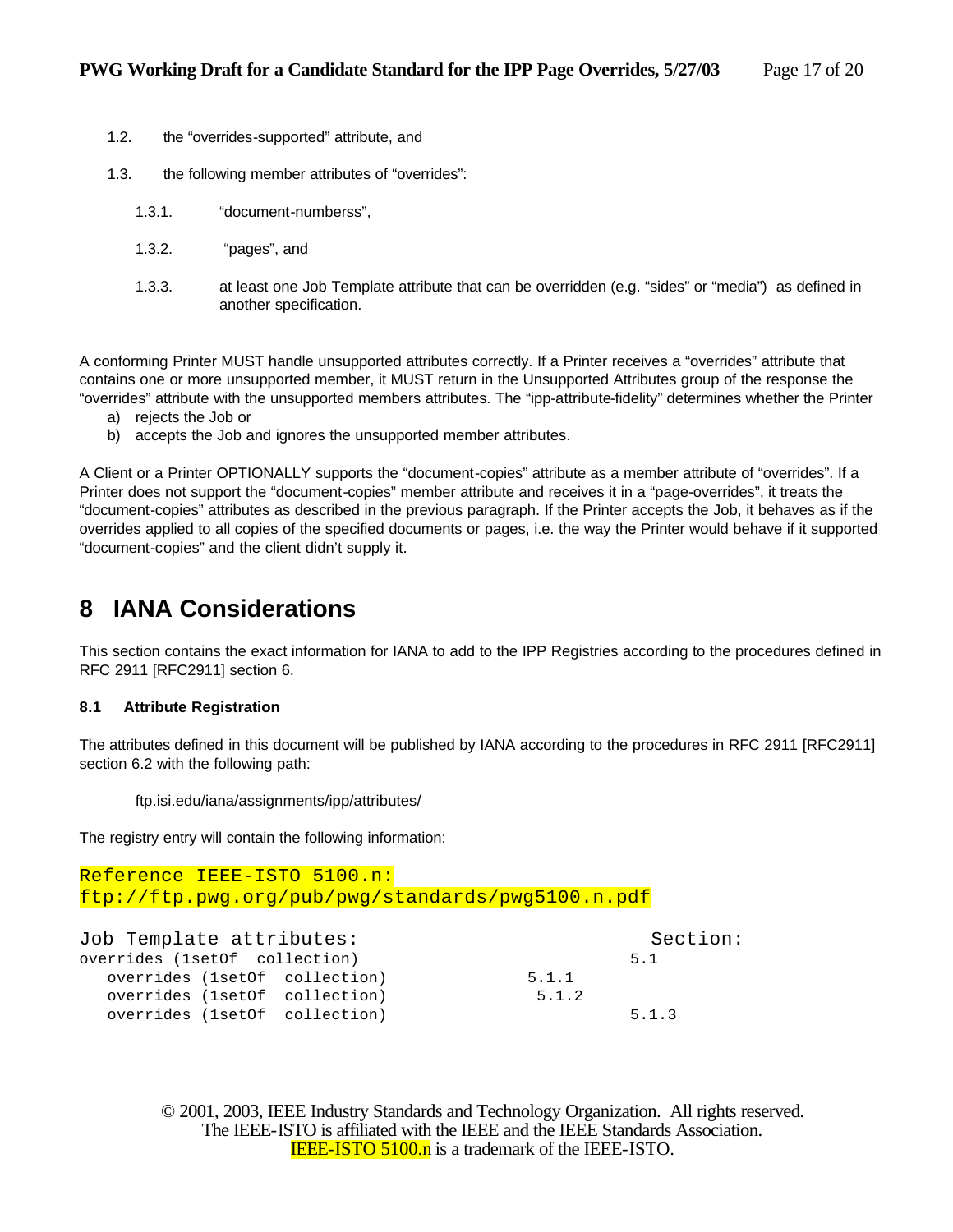#### **8.2 Keyword Attribute Value Registrations**

The keyword attribute values defined in this document will be published by IANA according to the procedures in RFC 2911 [RFC2911] section 6.1 with the following path:

ftp.isi.edu/iana/assignments/ipp/attribute-values/

The registry entry will contain the following information:

```
Reference IEEE-ISTO 5100.4: 
ftp://ftp.pwg.org/pub/pwg/standards/pwg5100.4.pdf
```
### **9 Internationalization Considerations**

The IPP extensions defined in this document require the same internationalization considerations as any of the Job Template attributes defined in IPP/1.1 [RFC2911].

### **10 Security Considerations**

The IPP extensions defined in this document require the same security considerations as any of the Job Template attributes defined in IPP/1.1 [RFC2911].

### **11 References**

[RFC2026]

Bradner, S., "The Internet Standards Process -- Revision 3", RFC 2026, October 1996.

#### [RFC2565]

Herriot, R., Butler, S., Moore, P. and R. Turner, "Internet Printing Protocol/1.0: Encoding and Transport", RFC 2565, April 1999.

#### [RFC2566]

deBry, R., Hastings, T., Herriot, R., Isaacson, S. and P. Powell, "Internet Printing Protocol/1.0: Model and Semantics", RFC 2566, April 1999.

#### [RFC2910]

Herriot, R., Butler, S., Moore, P., Turner, R. and J. Wenn, "Internet Printing Protocol/1.1: Encoding and Transport", RFC 2910, September 2000.

#### [RFC2911]

Hastings, T., Herriot, R., deBry, R., Isaacson, S. and P. Powell, "Internet Printing Protocol/1.1: Model and Semantics", RFC 2911, September 2000.

#### [PWG5100.4]

© 2001, 2003, IEEE Industry Standards and Technology Organization. All rights reserved. Herriot, R., Ocke, K., "Internet Printing Protocol (IPP): Override Attributes for Documents and Pages", IEEE-ISTO 5100.4-2001, February 7, 2001, ftp://ftp.pwg.org/pub/pwg/standards/pwg5100.4.pdf.

The IEEE-ISTO is affiliated with the IEEE and the IEEE Standards Association. **IEEE-ISTO 5100.n** is a trademark of the IEEE-ISTO.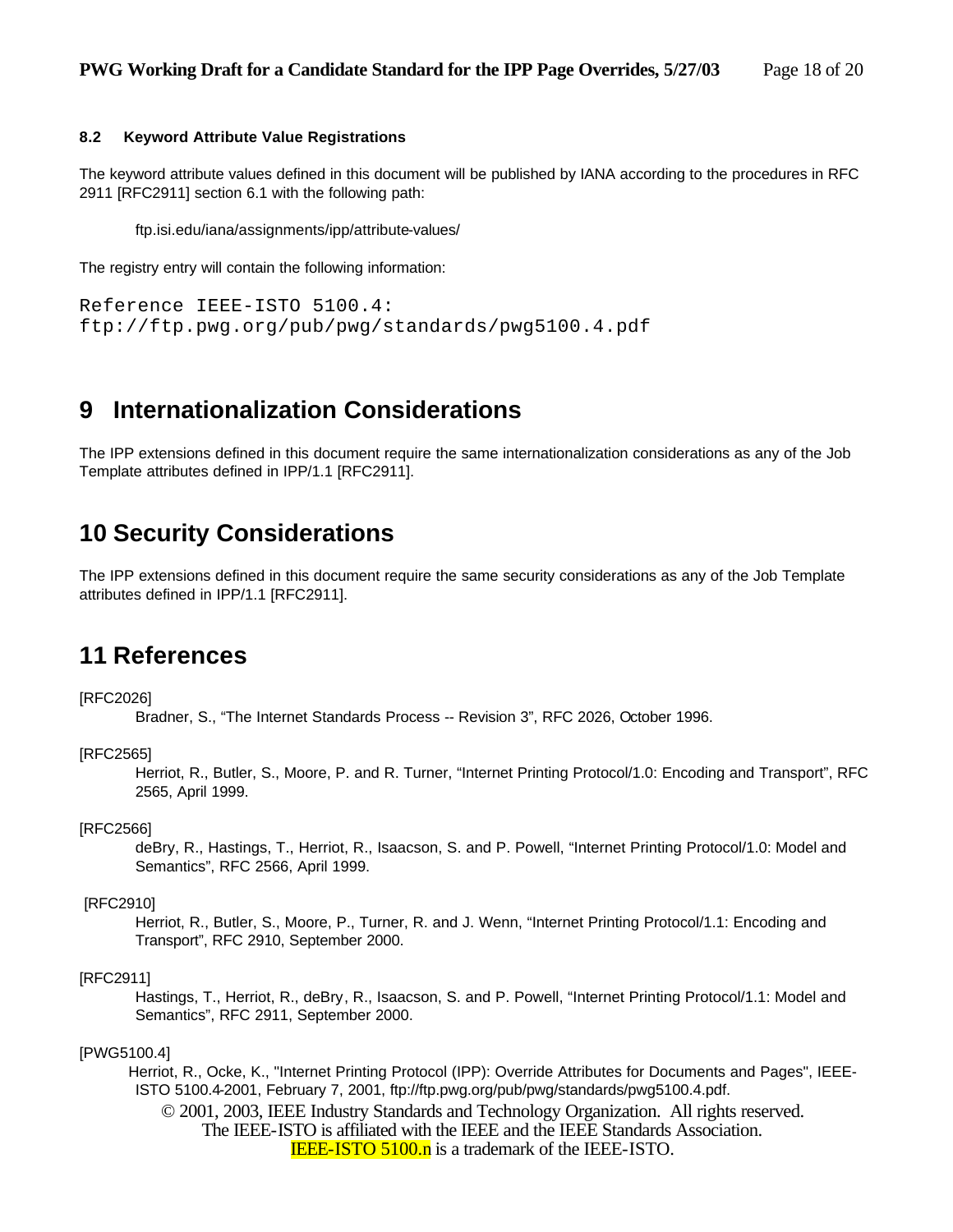[DocObj]

Hastings, T., Zehler, P., " The Printer Working Group (PWG)Standard for The Internet Printing Protocol (IPP): Document Object ", IEEE-ISTO PWG Working Draft, May 9, 2003, ftp://www.pwg.org/pub/pwg/ipp/new\_DOC/wd-ippdoc10-20030509.pdf.

### **12 Author's Addresses**

Peter Zehler Xerox Corporation MS: 0128-30E 800 Phillips Road Webster, NY 14580-9701

Phone: 585 265-8755 Fax: 585 422-7961 e-mail: PZehler@crt.xerox.com

Robert Herriot Xerox Corp. 3400 Hill View Ave, Building 1 Palo Alto, CA 94304

Phone: 650-813-7696 Fax: 650-813-6860 e-mail: robert.herriot@pahv.xerox.com

Kirk Ocke Xerox Corporation 800 Phillips Road Webster, NY 14580

Phone: 716-422-4832 e-mail: Kirk.Ocke@usa.xerox.com

IPP Web Page: http://www.pwg.org/ipp/ IPP Mailing List: ipp@pwg.org

To subscribe to the ipp mailing list, send the following email:

- 1) send it to majordomo@pwg.org
- 2) leave the subject line blank
- 3) put the following two lines in the message body: subscribe ipp

end

Implementers of this specification document are encouraged to join IPP Mailing List in order to participate in any discussions of clarification issues and review of registration proposals for additional attributes and values.